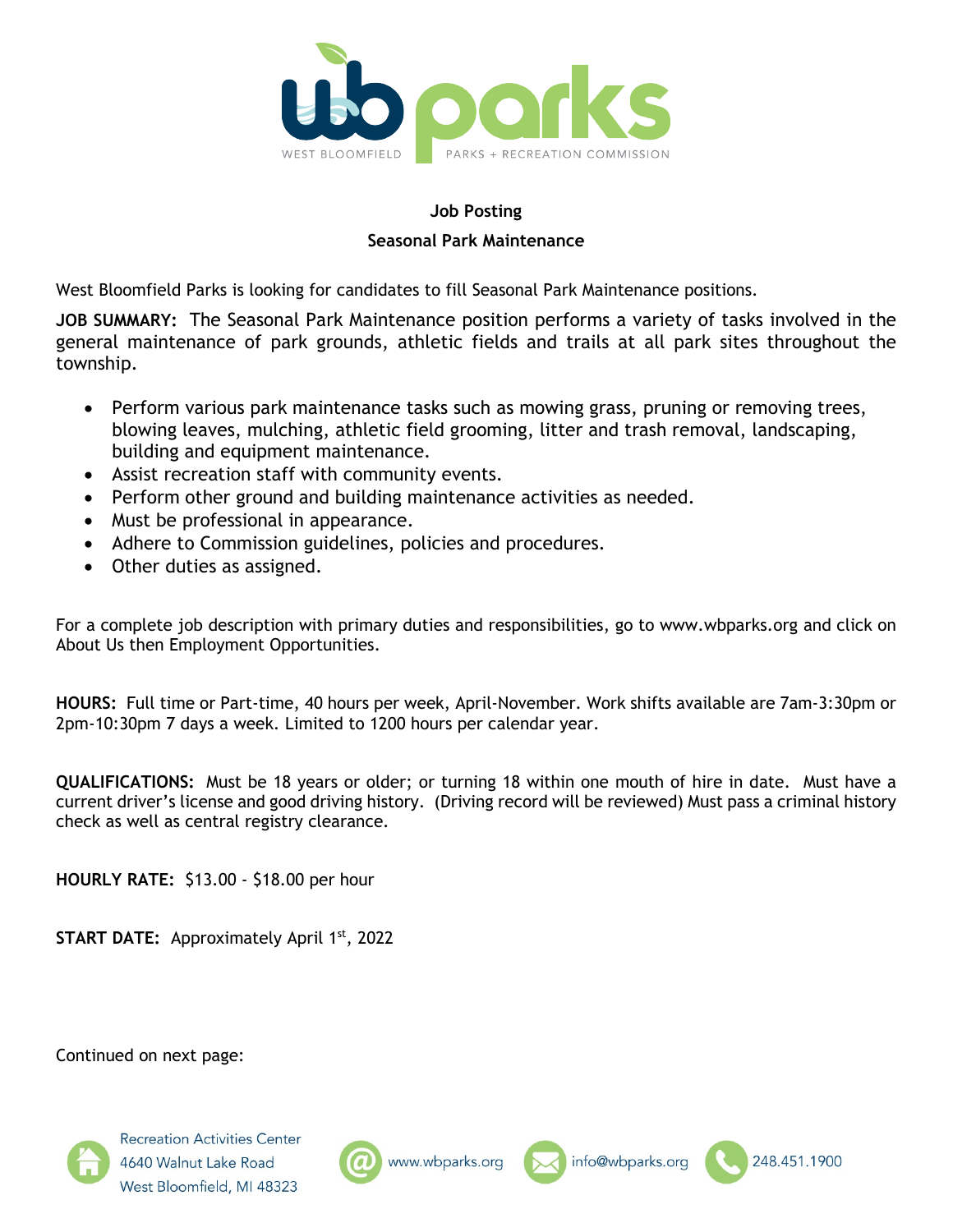

# **TO APPLY:** To be apply for this position, **please submit a completed application and resume to**: Human Resources, West Bloomfield Parks 4640 Walnut Lake Road West Bloomfield, MI 48323 hr@wbparks.org

*Blank applications are available at West Bloomfield Parks. Download a copy online at www.wparks.org.*







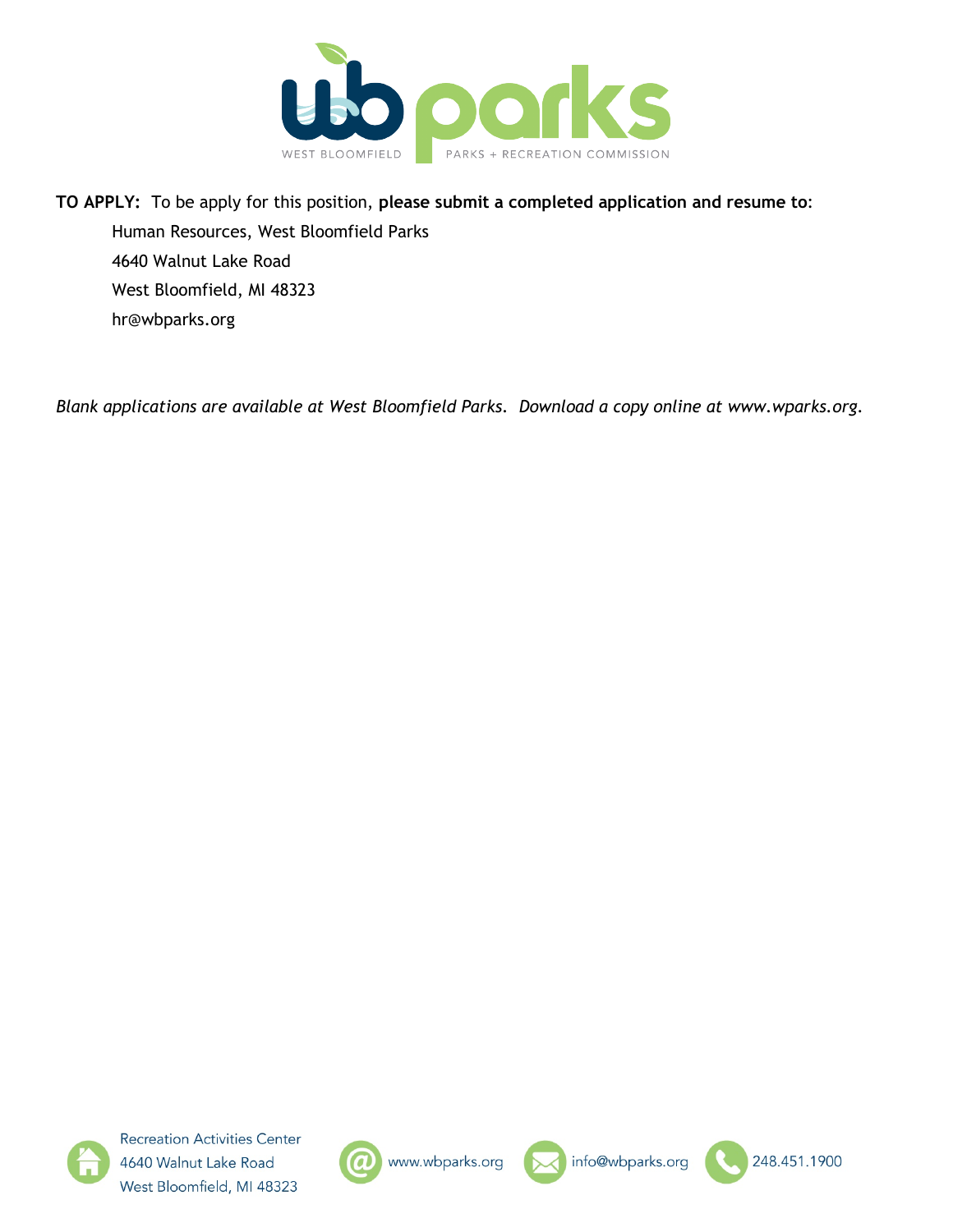

# **Job Description**

**Job Title: Part-Time Parks Maintenance Department: Parks FLSA Status: Part-time Pay Grade: Grade 2**

## **Position Description Summary:**

The Part-Time Parks Maintenance I position performs a variety of tasks involved in the general maintenance of park grounds, athletic fields and trails.

## **Working Hours:**

Typical work hours will be either a morning or afternoon shift, Monday through Friday. Some weekend work may be required. Work hours will be up to 40 hours per week.

## **Essential Function(s) of the Position:**

*The duties listed below are intended only as illustrations of the various types of work that may be performed. The omission of specific statements of duties does not exclude them from the position if the work is similar, related or a logical assignment to the level and/or class of this position.*

- Perform various park maintenance tasks such as mowing grass, pruning or removing trees, blowing leaves, mulching, athletic field grooming, litter and trash removal, landscaping, building and equipment maintenance.
- Assist with special events and other ground and building maintenance activities.
- Must be professional in appearance.
- Adhere to Commission guidelines, policies and procedures.
- Other duties as assigned.

# **Education/Experience/Licenses/Certificates:**

- At least 18 years of age.
- Valid State of Michigan Driver's License.
- Pass random drug screening.

## **Knowledge, Skills and Abilities:**

- Ability to operate machinery and or hand tools needed to maintain the parks and trails.
- Ability to handle questions, complaints and concerns from the public and from employees in a professional manner.
- Ability to exercise mature judgment and initiative in analyzing problems and recommending solutions.

# **Equipment, Machinery, Tools and Vehicles Used:**

Hand tools, small and medium power equipment, zero-turn mower, backpack and riding leaf blowers, salt or brine spreader and power washer. Vehicles used include trucks and utility carts.